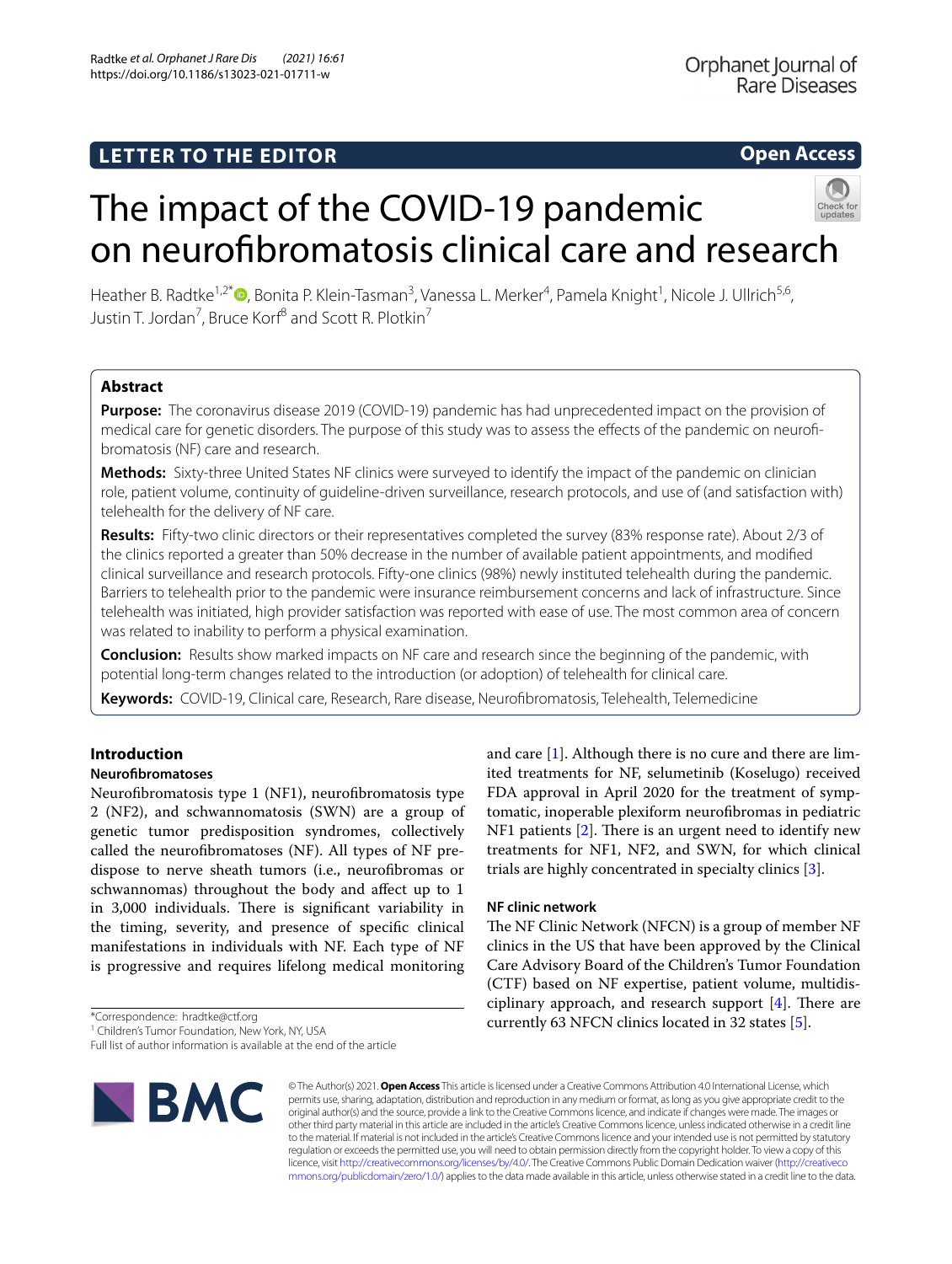# **COVID‑19 pandemic**

The coronavirus disease 2019 (COVID-19) first appeared in late 2019 and spread quickly worldwide [\[6](#page-4-5)]. During the initial wave of the U.S. pandemic in March 2020, many states initiated stay-at-home orders and health safety guidelines [[7\]](#page-4-6). These regulations had a drastic effect on all aspects of life, including both access to and provision of medical care. As resources were diverted to care for COVID-19 patients, routine clinical care and elective procedures were temporarily paused in many locations. While such measures were important to address the pandemic, there were likely negative collateral efects on the management of chronic conditions [\[8](#page-4-7)]. To date, the impact of COVID-19 on clinical care and research for genetic disorders has largely been unexamined. The goal of this survey was to investigate the impact of COVID-19 on NF care delivery and research.

# **Materials and methods**

NFCN member clinics were invited to participate in an online survey administered by SurveyMonkey. (Additional fle [1\)](#page-4-8) NFCN clinic directors come from a variety of disciplines including genetics (40%), neurology (26%), neuro-oncology (17%), hematology/oncology (7%) and other subspecialties. The majority of clinics provide both pediatric and adult NF care. Over one-half of clinics report that they have on-site clinical trials or NF research and 18/63 clinics are part of the NF Clinical Trials Consortium [[9\]](#page-4-9). Together, the NF clinics provide care to over 15,000 individuals with NF per year [[5\]](#page-4-4).

One response per clinic was requested from each clinic. Invitations were emailed on May 7, 2020 with one follow up email to non-responders on May 22, 2020. The survey was closed on June 2, 2020. Respondents were asked a series of questions related to current clinical care and research practices, as well as estimated relative clinic volume between April 1–30, 2020, to allow consistent comparison between clinics. Clinician satisfaction with NF care provision by telehealth was assessed using a Likert rating scale (1: very satisfed to 5: not at all satisfed) (Fig. [1](#page-1-0)). Respondents were ofered a \$15 gift card for completion of the survey, which took an average of 10 min to complete.

<span id="page-1-0"></span>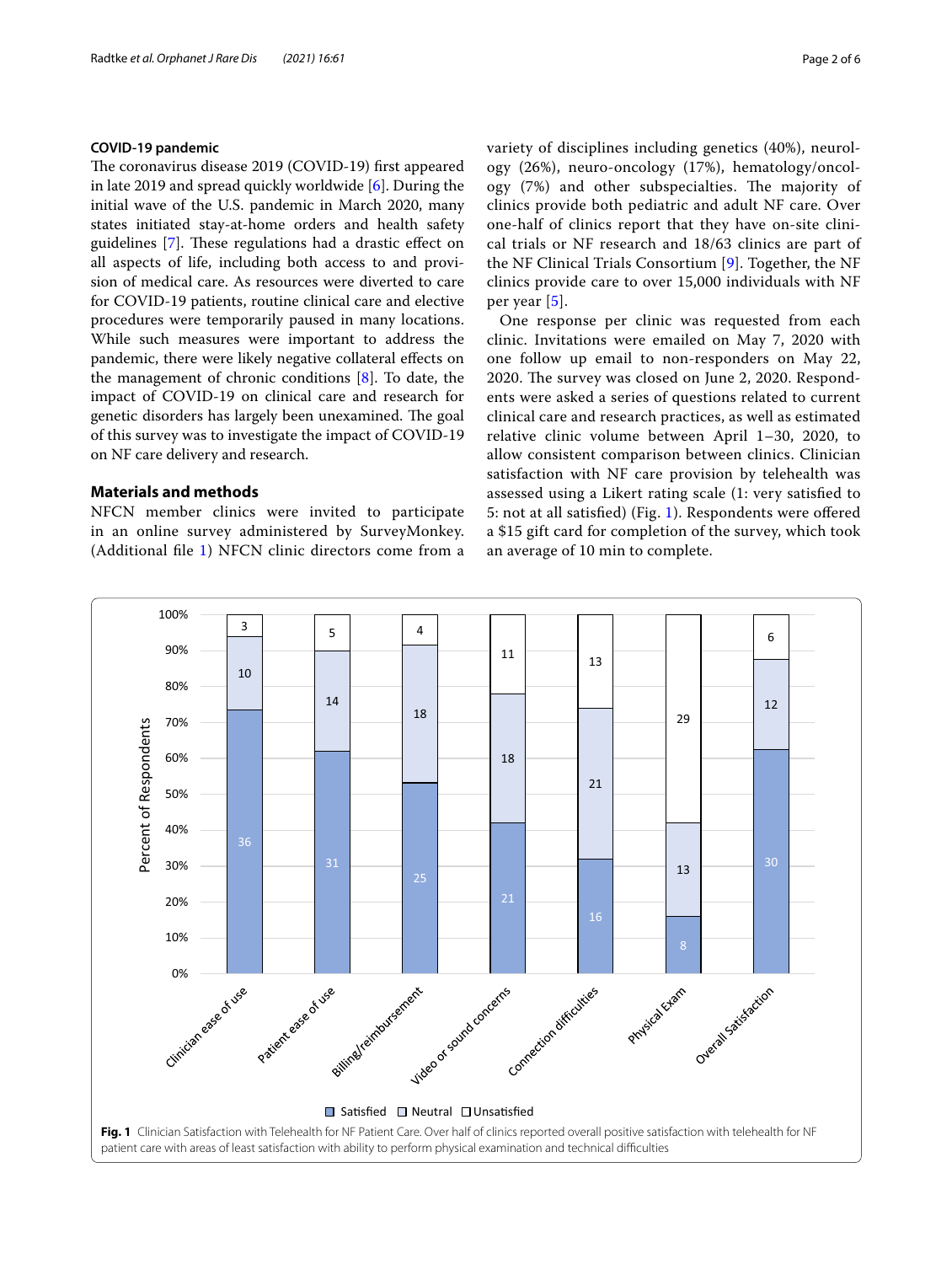# **Results**

### **Participants**

Sixty surveys were completed. Eight responses were excluded from analysis  $(N=4$  duplicate response from same clinic;  $N=4$  incomplete survey response). Response rate was 83% (52/63 clinics) and respondents included 47 clinic directors and 5 clinic coordinators. Main clinic focus was identifed as pediatric (36%), adult (10%) or a combination of pediatric and adult (54%), with representation from all over the US.

#### **Clinic director stafng availability**

Two clinicians (one geneticist and one neurologist) were required to be redeployed to another service and/or on the frontline to assist with COVID-19 patients and two (neurologists) volunteered to do so. Six (12%) of the directors were partially furloughed with reduction in clinical hours.

# **Clinic volume**

Clinics were asked to provide an estimate of patient volume during April 2020, compared to pre-COVID average volume (including both in-person and telehealth vis-its) (Table [1](#page-2-0)). The typical number of NF patients seen in each clinic before the pandemic ranged widely from 3 to 35 patients per week. Thirty-four clinics (65%) reported reduced clinic volume by  $\geq$  50%; within these, 18 clinics (35%) with volume reduction by  $\geq$  75%, and 3 clinics (6%) with no reported clinic volume (100% reduction). Two clinics reported>100% of their pre-COVID clinic volume.

#### <span id="page-2-0"></span>**Table 1 Impact of COVID-19 on NF clinic patient volume**

# **Triaging of urgent issues**

Most clinics continued to see urgent NF patients (92%), and most clinics (79%) reported that they were conducting urgent visits via telehealth. All clinics reported that patients were able to have urgent MRIs or testing done at the onsite medical center or an afliate site; 41% reported that patients could similarly have routine non-urgent MRIs or testing. However, 43% of directors reported nonurgent MRIs and testing were being electively deferred and 16% indicated that non-urgent testing could not be performed.

# **Impact on access to novel therapies**

Selumetinib (Koselugo) for the treatment of plexiform neurofbromas in pediatric NF1 patients received FDA approval during the COVID-19 pandemic. While 22% of NF clinics had already treated or discussed treatment with eligible patients, 63% were waiting to discuss treatment until patients' next appointments (which as noted, had been delayed due to COVID-19 for many patients) and 12% were deferring starting new patients on treatment until after resolution of the pandemic.

#### **Clinical trials participation**

Respondents were asked about their institution's current policy regarding NF clinical trials and could select more than one response given that clinics may have more than one clinical trial at their institution. Although 39% of clinics were able to continue recommended treatment and surveillance protocols, in over half of currently enrolled patients, protocols were either modifed (37%) or temporarily deferred (14%). In addition, 43% of clinics

| Estimated patient volume in April 2020 compared to pre-COVID-19 pandemic ( $n = 52$ ) |             |
|---------------------------------------------------------------------------------------|-------------|
| 0%                                                                                    | $3(5.8\%)$  |
| $1 - 25%$                                                                             | 15 (28.9%)  |
| 26-50%                                                                                | 16 (30.8%)  |
| $51 - 75%$                                                                            | 7(13.5%)    |
| 76-100%                                                                               | 9(17.3%)    |
| >100%                                                                                 | $2(3.9\%)$  |
| Estimated percentage of clinic patient volume delivered by telehealth ( $n = 49*$ )   |             |
| 100%                                                                                  | $5(10.2\%)$ |
| 75-99%                                                                                | 32 (65.3%)  |
| 50-74%                                                                                | $5(10.2\%)$ |
| 25-49%                                                                                | $5(10.2\%)$ |
| $0 - 24%$                                                                             | $2(4.0\%)$  |

Based on respondent estimates, a vast majority of clinics reported a decrease in patient volume in April 2020 compared to prior to the pandemic, and most clinics were using telehealth for a majority of their NF clinic patients

\*Excludes three clinics reporting no patient visits in April 2020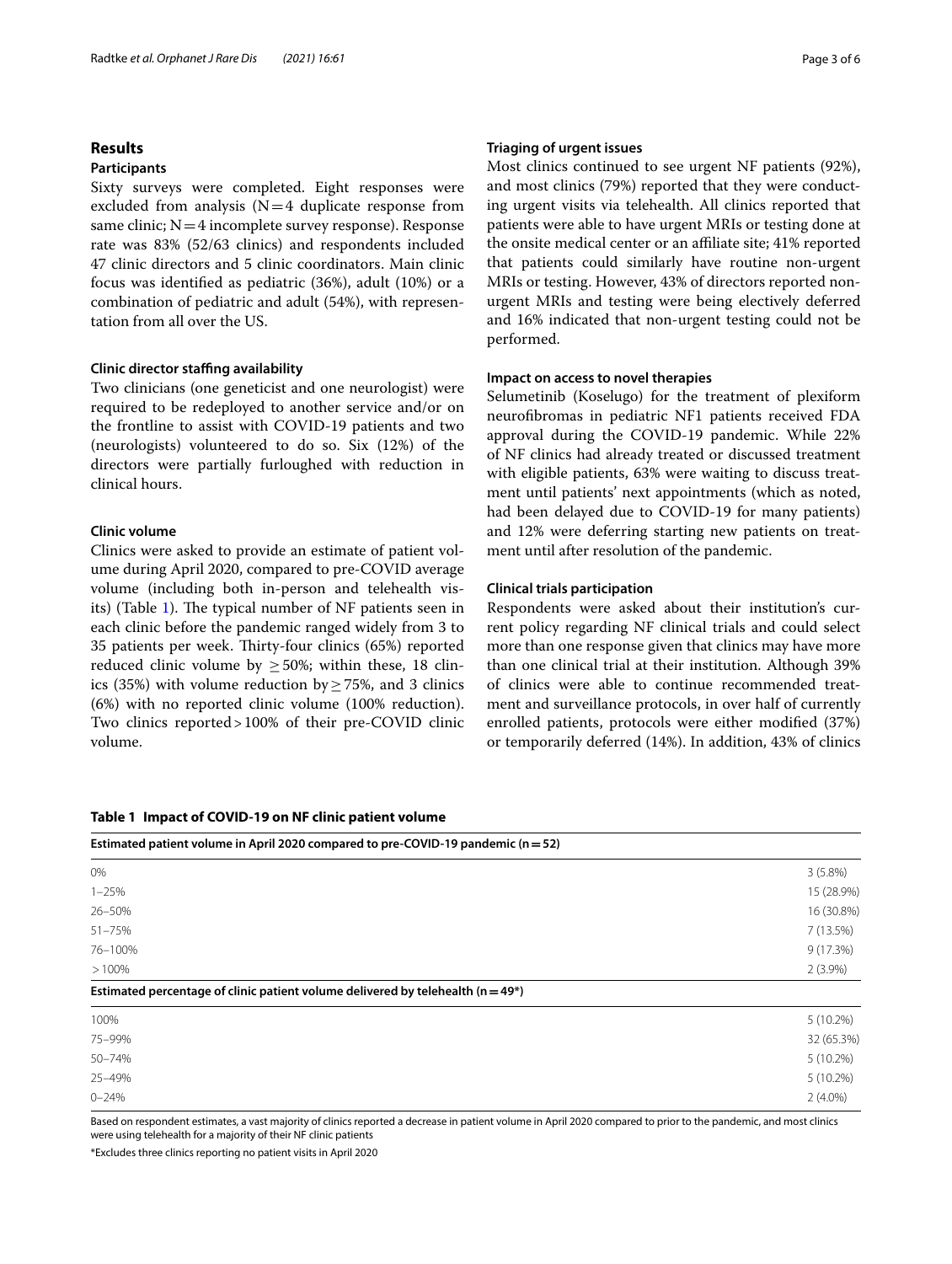delayed enrolling patients into existing trials and 29% delayed IRB review/activation of new clinical trials.

#### **Impact of pandemic on provision of telehealth**

Only one of the clinics surveyed was using telehealth for follow-up patient visits prior to COVID-19. The most common reported barriers reported for not using telehealth prior to the pandemic were: insurance/reimbursement concerns (63%), lack of institutional setup for telehealth services (59%), and safety concerns, which included limitations of physical exam using telehealth (49%). Additional concerns raised included technological issues or difficulties using a telehealth system (37%), legal concerns (e.g., medical licensure issues; 35%), security/privacy concerns (24%), lack of interest in using telehealth by leadership and/or colleagues (24%), and no identifed need for telehealth (24%). Within the openended narrative response, some concerns regarding access issues were raised including challenges patients may have accessing video televisits and challenges with integrating interpreter services to address hearing difficulties, which are common with NF2.

Since the COVID-19 pandemic, 51/52 (98%) of clinics were using telehealth for NF patients; the remaining clinic planned to begin telehealth in the next three months. A majority of clinics reported seeing at least half of patients by telehealth at the survey endpoint, less than 3 months from the beginning of the pandemic (Table [1](#page-2-0)). New, follow-up, and genetic counseling appointments included full evaluations (84%), problem-focused discussions of medical issues (80%), follow up of previous recommendations (73%), discussion of results (65%), and problem-focused discussions of neurocognitive/ psychosocial issues (51%). Clinics used a wide variety of telehealth platforms, some of which were integrated within the electronic medical record systems. The most frequently used platforms used were Zoom (58%) and Doximity (23%).

As indicated above and in Table [1](#page-2-0), most clinics (86%) reported that the majority of their total clinic volume was currently seen via telehealth. Use of video conferencing was more common than use of telephone alone for appointments.

### **Clinician satisfaction with telehealth**

Clinic satisfaction with telehealth is indicated in Fig. [1](#page-1-0). Overall, 63% of respondents were satisfed or very satisfed with the use of telehealth services for NF patient care. The ease of use of telehealth by clinicians was the highest area of satisfaction, with patient ease of use and billing reimbursement rated as neutral to positive. Technical issues and connection difficulties were rated in the neutral to negative range. The lowest satisfaction was with the ability to perform a physical examination, with 29 clinicians (72%) indicating that they were not satisfed or not at all satisfed with this aspect of telehealth.

# **Plan for continued use of telehealth for NF patient care**

A majority (84%) of clinics indicated they would continue to use telehealth for NF patient care, provided maintenance of adequate insurance coverage. The remaining clinics said they were unsure whether they will continue telehealth. Within the open-ended narrative response, some clinicians reported that telehealth would be used only in certain cases, such as for stable or uncomplicated follow-up patients, families traveling a distance or reluctant to come to the hospital, triaging of patient needs; telehealth visits in those circumstances would be alternated with in-person visits.

# **Discussion**

This study, conducted fairly early in the course of the pandemic, elucidates the impact of the COVID-19 pandemic on clinical care for a group of rare, neurogenetic disorders [the neurofbromatoses (NF)]. Immediate impact includes changes to clinician roles, patient volume, and medical treatment/surveillance protocols that reduced the availability of routine NF-specifc care. Delays in appointments or testing, even in routine situations, may postpone recognition of NF-related complications. The pandemic prompted a pivot from face-to-face medical care to telehealth, in order to meet healthcare needs. Clinical trials participation was also impacted, with half of clinics reporting either modifcation or deferral of existing clinical trials protocols and delays or suspensions with new research protocols. Given the lack of approved treatment options for most manifestations of NF, even temporary delays in clinical trial research may be devastating to many NF families and may slow NF research directed towards fnding new treatments. Further research is needed about the specifc considerations for use of telehealth approaches within clinical trials research.

Despite these challenges, telehealth was rapidly adopted by NF specialty clinics within 2–3 months, going from 2% of clinics pre-pandemic to 98% of clinics during the pandemic. A majority of clinics reported that this will likely continue for at least some patients if insurance reimbursement for these services continues. Further exploration of barriers to telehealth and clinician/patient satisfaction ratings of telehealth will guide future provision of remote care for rare, genetic disorders. Remote care options may be especially benefcial for individuals with rare conditions and their families given that clinicians expert in their care may not be readily accessible locally [[4\]](#page-4-3).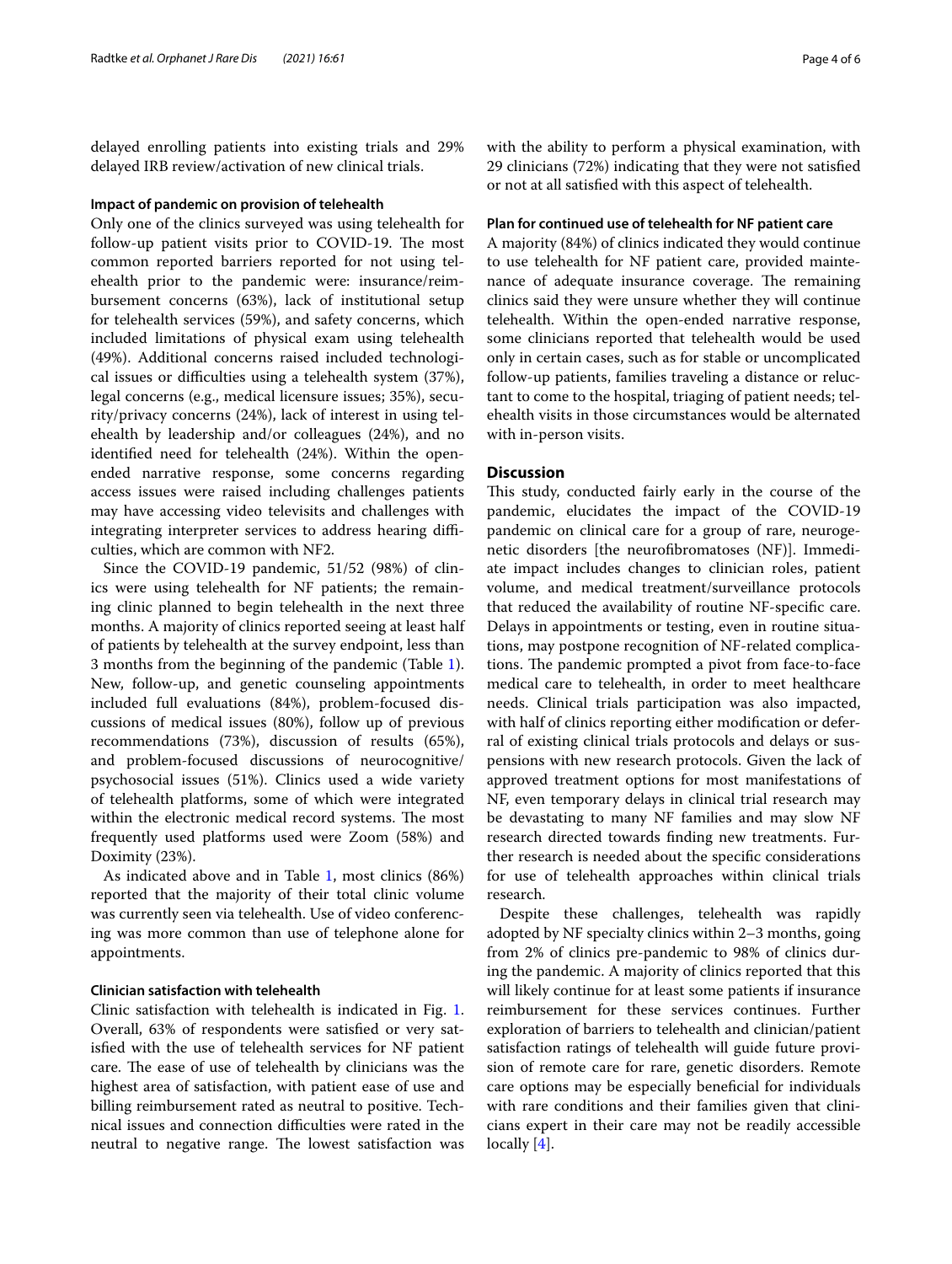Clinics reported a wide range of pre-pandemic barriers to adoption of telehealth, some of which were at least temporarily mitigated by COVID-19 related policy changes, such as suspension of HIPAA rules regarding the security of telehealth platforms, licensure exceptions for the provision of care across some state lines, expanded reimbursement for telehealth and increased institutional support for telehealth. New barriers have emerged due to the rapid changes, including stress to IT systems, technological issues with set-up, limited IT support capacity and inability to supplement telehealth with in-person physical exams due to travel restrictions.

Our results suggest that to sustain use of telehealth for genetic diseases, technical support and training for both clinicians and patients need to improve, in addition to permanent changes to state licensure requirements and insurance reimbursement. Telehealth methods were new to the operations of these clinics at the time of survey completion, and institutional support was also new; it is possible that satisfaction would be diferent in the time period since the survey, with more personal and institutional experience. As the use of telehealth continues, care must be given to ensure the protection of personal data. In addition, the identifcation of specifc patient factors, such as socioeconomic status or other barriers that may prevent equal access to care should be investigated further. Finally, a survey of patient experiences with telehealth is currently underway [[10\]](#page-4-10) and additional studies assessing patient satisfaction are critical to evaluating and optimizing telehealth utility and experiences of both clinicians and patients.

#### **Supplementary Information**

The online version contains supplementary material available at [\(https://doi.](https://doi.org/10.1186/s13023-021-01711-w) [org/10.1186/s13023-021-01711-w\)](https://doi.org/10.1186/s13023-021-01711-w)

<span id="page-4-8"></span>**Additional fle 1**. Survey Instrument.

#### **Acknowledgements**

The authors would like to thank David Flannery, MD, Cleveland Clinic for assistance with the survey development. In addition, the authors thank the NF Clinic directors who completed the survey.

#### **Authors' contributions**

HBR, BPKT, and VLM analyzed and interpreted the clinic response data. VLM: Writing of this manuscript was supported by the Department of Veterans Affairs Office of Academic Affiliations Advanced Fellowship Program in Health Services Research, the Center for Healthcare Organization and Implementation Research (CHOIR), and the Edith Nourse Rogers Memorial Veterans Hospital. The views expressed in this article are those of the authors and do not necessarily refect the position or policy of the Department of Veterans Afairs or the United States government. All authors developed the survey, and read and approved the fnal manuscript.

#### **Funding**

The Children's Tumor Foundation provided funding for the incentives (gift cards) for clinic participation in the survey.

#### **Availability of data and materials**

The datasets used and/or analyzed during the current study are available from the corresponding author on reasonable request.

#### **Ethics approval and consent to participate**

Not applicable.

#### **Consent for publication**

Not applicable.

#### **Competing interests**

HBR, PK, BPKT report no competing interests and the remaining authors report no competing interests related to this work. VLM is independent contractor for the Neurofbromatosis Network; JTJ receives consulting income from CereXis and Recursion pharmaceuticals, Navio Theragnostics, and Health2047, Inc. Royalties from Elsevier; BK is on the medical advisory board for Genome Medical, scientifc advisory board for SpringWorks and has received support from AstraZeneca; and advisory board for Infxion; NJU was a one-time consultation lecturer for Astra Zeneca; SRP is a co-founder of NFlection therapeutics and NF2 Therapeutics; consultant for AstraZeneca and SonalaSense.

#### **Author details**

<sup>1</sup> Children's Tumor Foundation, New York, NY, USA.<sup>2</sup> Medical College of Wisconsin, Milwaukee, WI, USA. 3 University of WI – Milwaukee, Milwaukee, WI, USA. <sup>4</sup> Edith Nourse Rogers Memorial Veterans Hospital, Bedford, MA, USA.<br><sup>5</sup> Boston Children's Hospital, Boston, MA, USA. <sup>6</sup> Dana-Farber Cancer Institute, Boston, MA, USA.<sup>7</sup> Massachusetts General Hospital, Boston, MA, USA.<sup>8</sup> University of Alabama At Birmingham, Birmingham, AL, USA.

#### Received: 2 October 2020 Accepted: 21 January 2021 Published online: 01 February 2021

#### **References**

- <span id="page-4-0"></span>Bhattacharyya AK, Perrin R, Guha A. Peripheral nerve tumors: management strategies and molecular insights. J Neurooncol. 2004;69:335–49. <https://doi.org/10.1023/B:NEON.0000041891.39474.cb>.
- <span id="page-4-1"></span>2. World Wide Web: U.S. Food & Drug Administration, 2020. [https://www.](https://www.fda.gov/drugs/resources-information-approved-drugs/fda-approves-selumetinib-neurofibromatosis-type-1-symptomatic-inoperable-plexiform-neurofibromas) [fda.gov/drugs/resources-information-approved-drugs/fda-approves](https://www.fda.gov/drugs/resources-information-approved-drugs/fda-approves-selumetinib-neurofibromatosis-type-1-symptomatic-inoperable-plexiform-neurofibromas)[selumetinib-neurofbromatosis-type-1-symptomatic-inoperable-plexi](https://www.fda.gov/drugs/resources-information-approved-drugs/fda-approves-selumetinib-neurofibromatosis-type-1-symptomatic-inoperable-plexiform-neurofibromas) [form-neurofbromas.](https://www.fda.gov/drugs/resources-information-approved-drugs/fda-approves-selumetinib-neurofibromatosis-type-1-symptomatic-inoperable-plexiform-neurofibromas) Accessed Sept 2020.
- <span id="page-4-2"></span>3. World Wide Web: NIH U.S. National Library of Medicine, 2020. [https://](https://clinicaltrials.gov/) [clinicaltrials.gov/](https://clinicaltrials.gov/). Accessed Sept 2020.
- <span id="page-4-3"></span>4. Merker VL, Dai A, Radtke HB, Knight P, Jordan JT, Plotkin SR. Increasing access to specialty care for rare diseases: a case study using a foundation sponsored clinic network for patients with neurofbromatosis 1, neurofbromatosis 2, and schwannomatosis. BMC Health Serv Res. 2018;18(1):668. [https://doi.org/10.1186/s12913-018-3471-5.](https://doi.org/10.1186/s12913-018-3471-5)
- <span id="page-4-4"></span>5. World Wide Web, Children's Tumor Foundation, 2020. [https://www.ctf.](https://www.ctf.org/doctor) [org/doctor](https://www.ctf.org/doctor). Accessed Sept 2020.
- <span id="page-4-5"></span>6. World Wide Web, Centers for Disease Control and Prevention, 2020. [https://www.cdc.gov/coronavirus/2019-ncov/faq.html#Basics.](https://www.cdc.gov/coronavirus/2019-ncov/faq.html#Basics) Accessed Sept 2020.
- <span id="page-4-6"></span>7. World Wide Web, Centers for Disease Control and Prevention, 2020. [https://cdc.gov/mmwr/volumes/69/wr/mm6918e2.htm.](https://cdc.gov/mmwr/volumes/69/wr/mm6918e2.htm) Accessed Sept 2020.
- <span id="page-4-7"></span>8. Chudasama YV, Gillies CL, Zaccardi F, et al. Impact of COVID-19 on routine care for chronic diseases: a global survey of views from healthcare professionals. Diabetes Metab Syndr. 2020;14(5):965–7. [https://doi.](https://doi.org/10.1016/j.dsx.2020.06.042) [org/10.1016/j.dsx.2020.06.042](https://doi.org/10.1016/j.dsx.2020.06.042).
- <span id="page-4-9"></span>9. World Wide Web, The University of Alabama at Birmingham, Neurofibromatosis Consortium, 2020. [https://www.uab.edu/nfconsortium/](https://www.uab.edu/nfconsortium/sites) [sites](https://www.uab.edu/nfconsortium/sites). Accessed Sept 2020.
- <span id="page-4-10"></span>10. Wolters PL, Reda S, Martin S, Al Ghriwati N, Baker M, Berg D, Erickson G, Franklin B, Gates M, Merker V, Oberlander B, Reeve S, Röhl C, Rosser